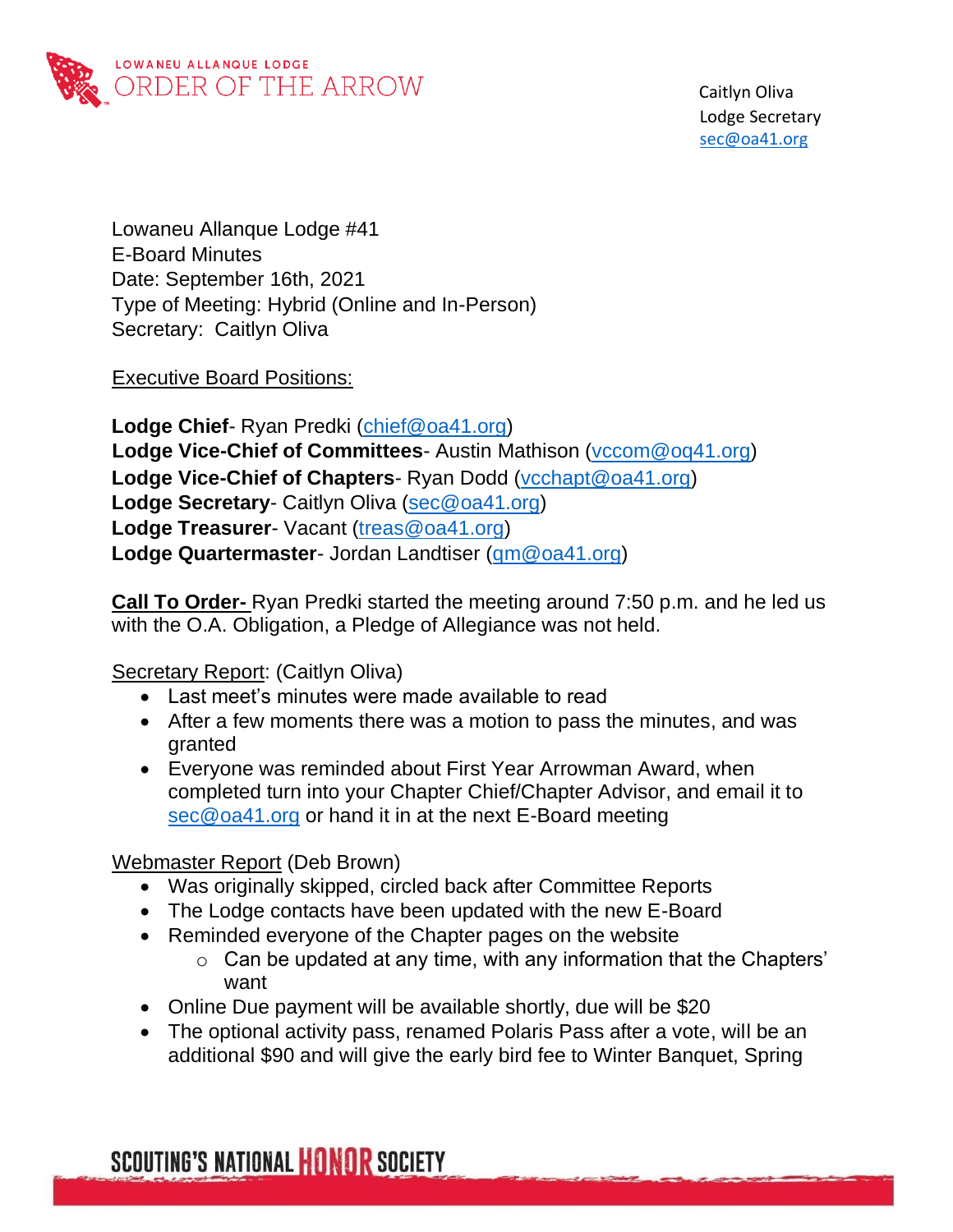

and Fall Brotherhood Bash, and Spring and Fall Fellowship. This option also includes a patch to be voted on at a later date.

Treasurer Report (Vacant)

- Position is currently vacant, E-Board is looking for a treasurer
- No treasurer, income of over \$5000, \$127,149.23 in the bank

Quartermaster Report (Jordan Lantiser)

- Went over the 2022 event patch set, which is a stackable totem pole design.
- Motion to pass the patches was approved, and the patch set was passed
- Was some talk about a Terror in the Timbers patch, but was not approved due to licensing concerns and a break from the Lodge's involvement in Terror in the Timbers
- Also discussed a patch for Fall Service. Opened the door for further discussions on a fall service activity past Popcorn Super Saturday.

## Chapter Reports (Ryan Dodd)

#### **a. Chippewa**

- 1. Report given by Interim Chief James Growney
- 2. Last meeting was last week (9/9), they prepared for elections next week, played a variety of online quiz games, held a "get to know you" activity, and talked about our participation on Scout Spectacular on Sunday the 18<sup>th</sup>
- 3. Upcoming events: Chapter Meeting on October 14<sup>th</sup> at First Presbyterian Church in Wheaton at 7:30. Chapter Elections will be held.

#### **b. Ottawa**

- 1. Last chapter meeting was held on September  $1<sup>st</sup>$ , 3 youth 8 adults attended
- 2. Held elections during Fall Fellowship on September 14<sup>th</sup>
- 3. Had 17 people during lodge elections
- 4. New Chief is Nicholas Shute, Vice Chief is JJ Frasier, looking for chapter secretary
- 5. Next meeting is on October 6<sup>th</sup> at Baker Community Center in St. Charles at 7:30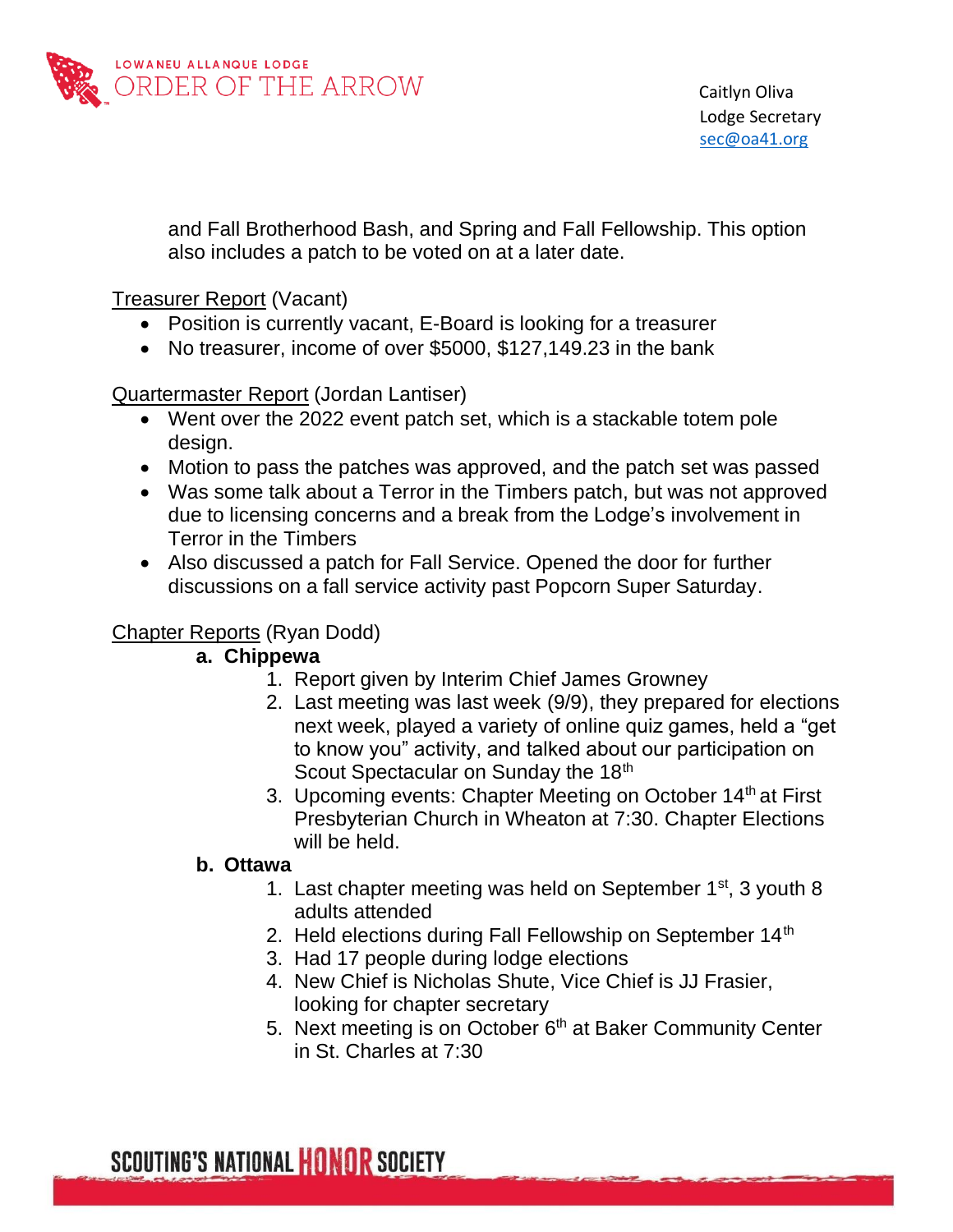

#### **c. Potawatomi**

- 1. Interim chief is Lucas Wilson
- 2. Last meeting 5 youth 3 adults
- 3. Talked about old and new business
- 4. 15 reps at lodge elections at FF
- 5. Next meeting on October 14<sup>th</sup> at English Congregational United in Big Rock at 7:30
- II. Some Chapters did elections at FF, some not. Chip election is October 14<sup>th</sup> at First Pres in Wheaton. Pota elections same day at English Congregational Church in Big Rock. Ottawa meeting Oct. 6 in St. Charles.

## **Committee Reports** (Austin Mathison)

Got the committee roster, email going out to advisors and committee chairs asking if they want to keep job or not. If not, give brief description of your job and expectations as well as a good way to contact you. If you want a position, email Austin when email goes out.

- American Indian Activities/Affairs- (Michael Halter)
	- o Michael stated over 100 new members through 4 and 3 ceremonies
	- $\circ$  Looking to make a second ceremonies team and 2<sup>nd</sup> brother ceremony team.
	- o Looking to recruit from new members.
	- $\circ$  Looking to do a recruitment activity in the winter for past, current, and future ceremonialists
	- o Gave a broken arrow ceremony at FF, but they are offered throughout the year and can be done at any point. Anyone can request one at any time. Reach out to Michael or any eboard member.
	- o Looking forward to recruiting new members.
- Activities- (Nico Lamb)
	- o Nico was not present and gave no report to Austin, looking to step down, Austin said activities planned Fall Fellowship and it went really well, honored 9/11 on Saturday
- Awards
	- o Predki spoke for awards
	- o If interested on being on awards committee reach out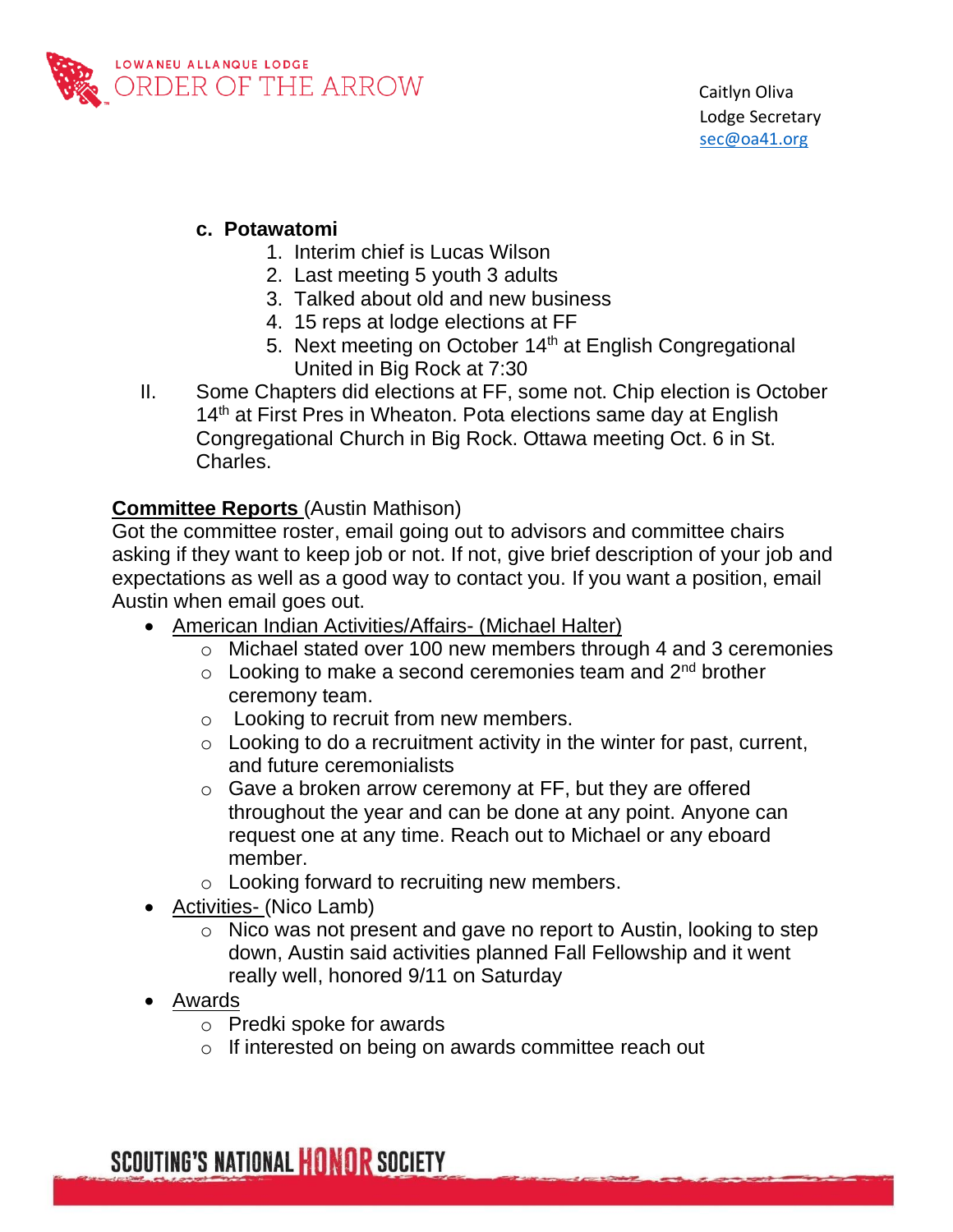

- o Starting award planning soon, for Founders, Legacy, James E West. Someone from audience said it was taken care of.
- Brotherhood (Jacob Wilson)
	- o Nothing to report from Jacob
- Communications (Gavin)
	- o Looking to fill
- Elangomat (Lucas Wilson)
	- o Lucas Wilson gave report
	- o 22 elangomats pulled off a successful FF,
	- o Lucas will be stepping down as chair and Tad Pierski will take over
- Grounds (Luke Matasek)
	- o FF went well, looking to improve grounds relationship with everyone, education to enter ceremony ring.
	- $\circ$  Used the battery powered torches, they worked ok, if that's the path we're taking want more of the "natural" flame look
	- o More education on what ground's job. Wanting to know grounds formations earlier before events.
	- o If interested in joining grounds reach out to Luke.
- Inductions (Austin Mathison)
	- o Lucas Wilson stepped up to do inductions since everyone on eboard was in inductions.
	- o Austin gave report. Set-up T lodge to set up packets, organized with ceremonies, helped Lucas with elangomats.
	- o Looking for help for elections, reach out to Lucas. Anyone can do it but please reach out to Austin
- Service (Eddie)
	- o Service was presented by Jordan
	- o FF service went well, worked for most of the time
	- o Mr. Case was happy w work that was done
- Vigil (Colin Cain and Connor McConnell)
	- $\circ$  Colin Cain gave report, Vigil weekend Friday 24<sup>th</sup>, sponsors be there at 5.
	- o If not a sponsor or candidate and want to come, need headcount for food, reach out to Colin

# **New Business**

- LLD
	- o Jordan and Dodd shared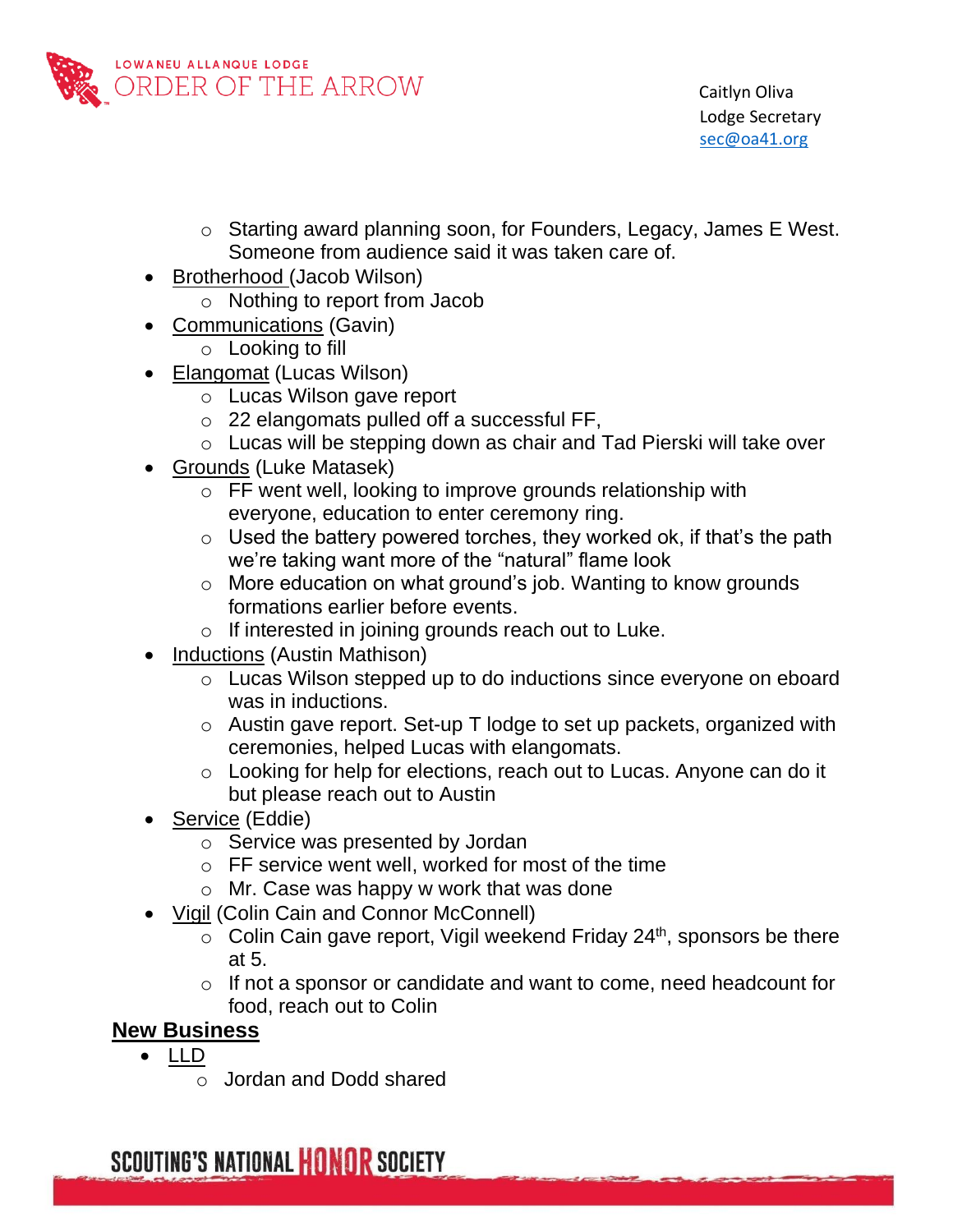

- o Tentative Schedule:
	- Opening and Fundamentals and Terminology of OA
	- split class: Adult Role in the Eyes of a Youth & How to Plan
	- Goal Setting and Time Management
	- Game #1 and Lunch
	- **Membership Conversions (candidate to ordeal)**
	- **Member Retention**
	- **Split class: Journey to Brotherhood & Polestar Intro**
	- **Where are my Resources?**
	- Game 2 and closing
- o Polestar is just an introduction to the program, so we are prepared when national makes it mandatory.
- o Mrs. Brown looking for a blurb about LLD to send out in an email
- o Asking to get a training academy schedule so we can plan along w training academy
- NLS
	- o National Leadership Seminar (NLS) for youth (under 21) held by Central Region on 10/15-10/17 in Grass Lakes.
	- o Developing Youth Leadership Conference (DYLC) for over 21, same time and place as NLS.
	- o Reach out to Predki about any questions. Register on the section website [\(www.central.oa-bsa.org/nls/\)](http://www.central.oa-bsa.org/nls/) or national website [\(https://registration.oa-bsa.org/\)](https://registration.oa-bsa.org/)
- Fall Council of Chiefs/ACT
	- o Section event for planning over conclave.
	- o 9/24-9/26 at Indian Mound Scout Reservation in Oconomowoc WI, holding Adapt Collaborate Thrive (ACT) training as well.
	- o If have questions reach out to Predki.
	- o Stoner needs a list of who is coming and needed by Sunday, need money and intention immediately.
	- $\circ$  Cost is \$15 for day, \$20 for the weekend. No online registration, through the Lodge Advisors. Cutoff is 11:59 pm on Sunday, no late registration.
- NOAC 2022
	- o Given by Nicolas Shute, contingent leader.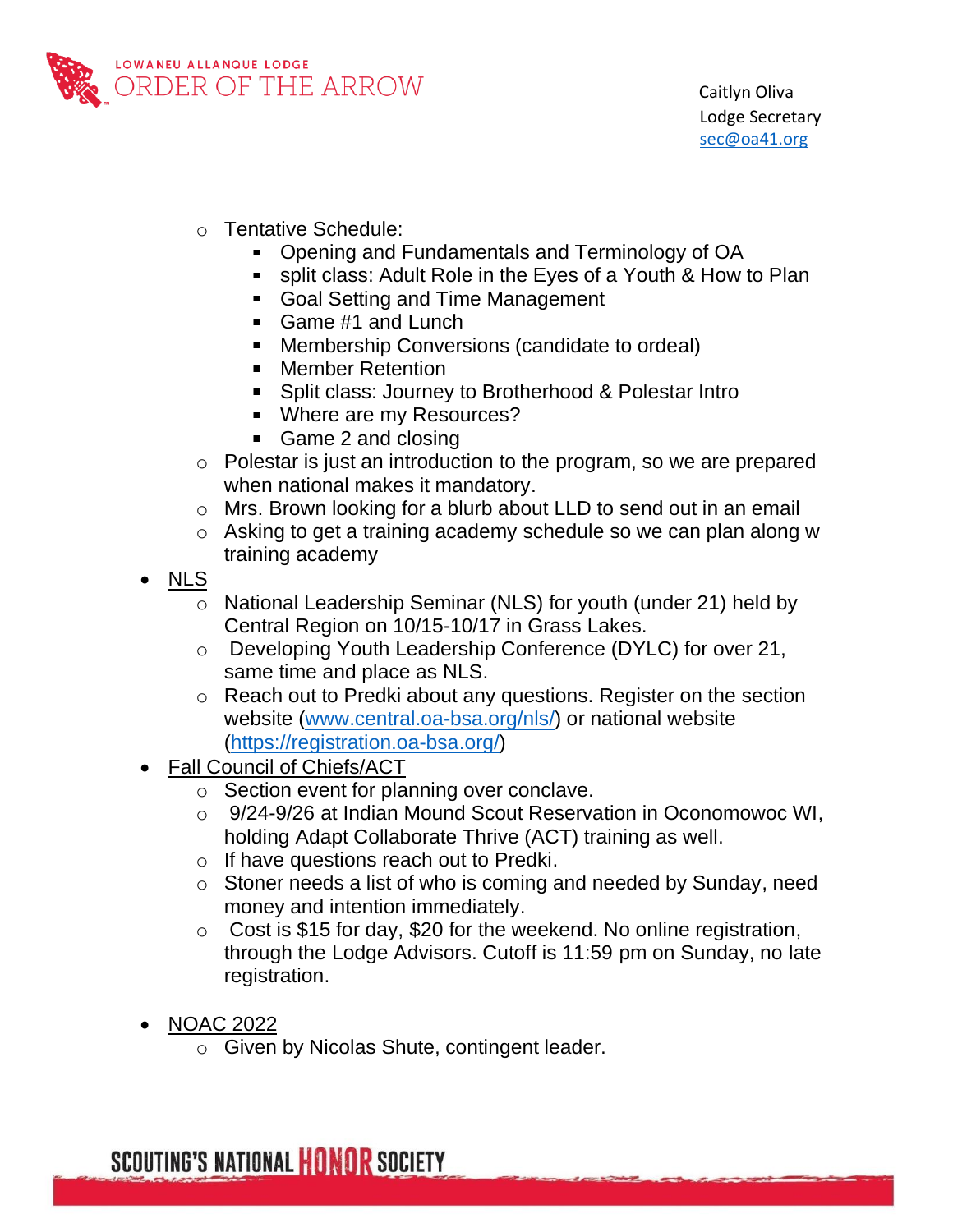

- o National Order of the Arrow Conference (NOAC) at Tennessee State University in Knoxville from July 25<sup>th</sup> to July 30<sup>th</sup>.
- $\circ$  Transport will be on own, but if enough participants can get a bus.
- $\circ$  1<sup>st</sup> payment due 10/1<sup>st</sup> for \$125, Can register up till 5/1/2022.
- o Lodge is offering scholarships to pay for NOAC.
- o Looking for members to help plan for NOAC committee and events. Send something to either Nicolas or Eboard.
- o Still developing NOAC patch for the fee.
- Popcorn Super Saturday
	- $\circ$  Saturday November 6<sup>th</sup> in Batavia Public Works, at 7am and done by 1 or 2pm.
	- $\circ$  An email for sign-ups will be sent out shortly
- Terror in the Timbers
	- o Don't need help during event, maybe need help at set up and take down
- **Other** 
	- o Looking for Treasurer
	- o if interested reach out to eboard to go through the vetting process and have some
	- o Working on lodge slack

# **Old Business**

- Spring Fellowship
	- o Big success at CFL for the last time. Around 80 to 100 new ordeals
- CFL Summer Camp
	- o 80 new ordeals and 25 brotherhood conversions
- Fall Bro Bash
	- o Jacob gave report
	- o Had about 30 conversions, very successful.
	- o Next one is in April
- August Conclave
	- o James said it was amazing and really smooth
	- o good time in brotherhood.
	- o Car smash success.
	- o Had classes for a lot, ceremonies meaning classes, AIA, could go to bouncy castle or trading post.
	- $\circ$  Included pieing the officers